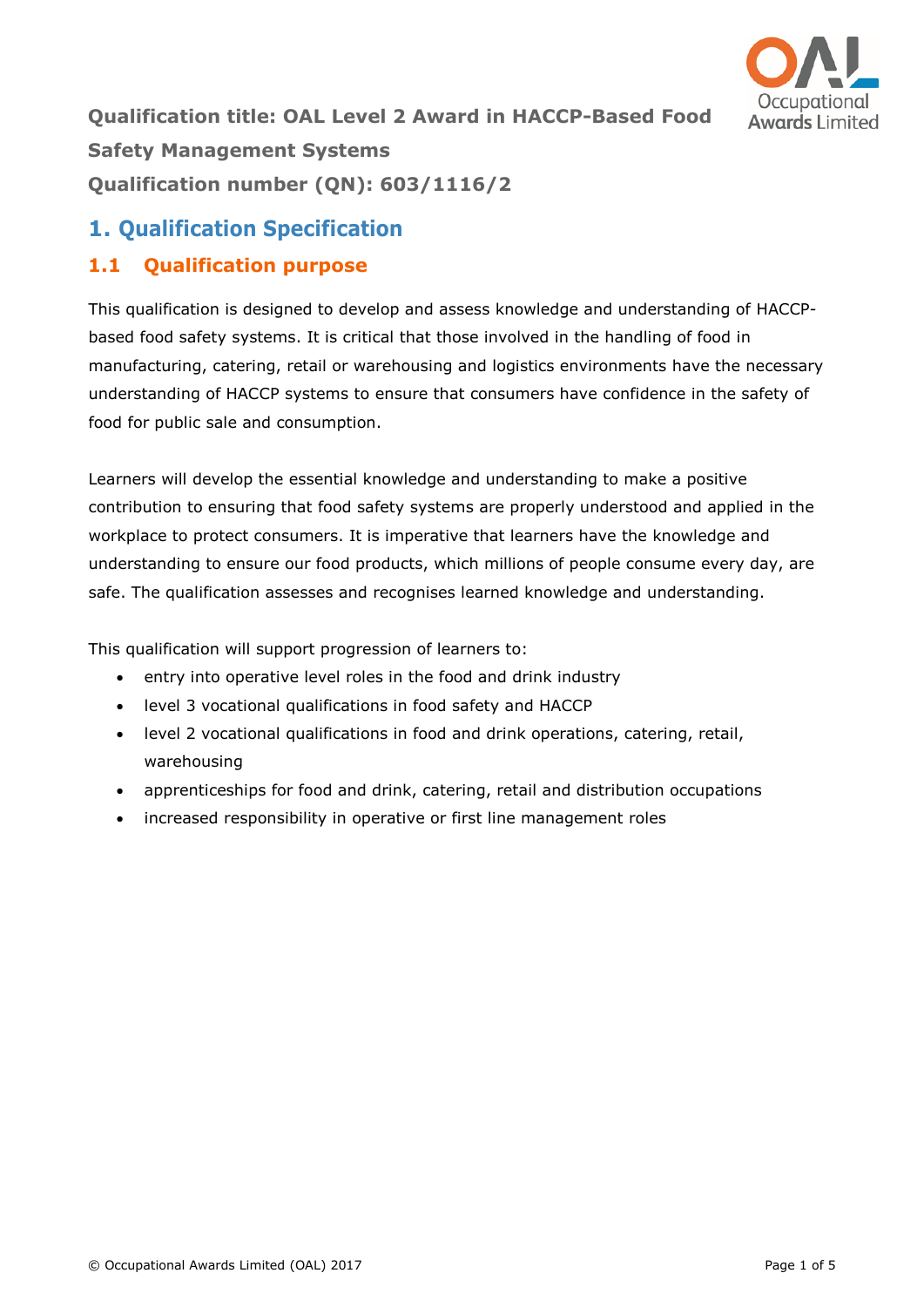

#### **1.2 Who is this qualification for?**

This qualification is designed primarily for learners at work who are involved in a range of safe food handling tasks. It is ideal for individuals working with food in operative or first line management roles. It is also ideal for those planning to work with food at home or considering a role in food and drink manufacturing, catering, retail or food distribution.

#### **1.3 Entry Requirements**

There are no formal entry requirements for learners selecting this qualification. However, organisations approved to provide this qualification must ensure that learners have the potential and opportunity to achieve the qualification successfully. This qualification is not approved for use by learners under the age of 16 years and OAL cannot accept any registrations for learners in this age group.

### **1.4 Regulatory information**

| Countries offered in:                   | England                                                                                                                           |  |  |  |
|-----------------------------------------|-----------------------------------------------------------------------------------------------------------------------------------|--|--|--|
| Ofqual purpose:                         | B. Prepare for further learning or training and/or develop<br>knowledge and/or skills in a subject area                           |  |  |  |
| Ofqual sub purpose:                     | B2. Develop knowledge and/or skills in a subject area                                                                             |  |  |  |
| Subject/sector areas                    | 4.2 Manufacturing technologies<br>7.1 Retailing and wholesaling, 7.2 Warehousing and distribution<br>7.4 Hospitality and catering |  |  |  |
| Qualification operational start<br>date | 12th February 2017                                                                                                                |  |  |  |
| Qualification review date:              | 31st January 2022                                                                                                                 |  |  |  |
| Applicable age ranges<br>(years):       | $16-18; 19+$                                                                                                                      |  |  |  |

#### **1.5 Qualification coverage**

The qualification covers mandatory knowledge and understanding about HACCP-based food safety management systems: purpose, requirements, operational features, terminology, and how the system is developed and used.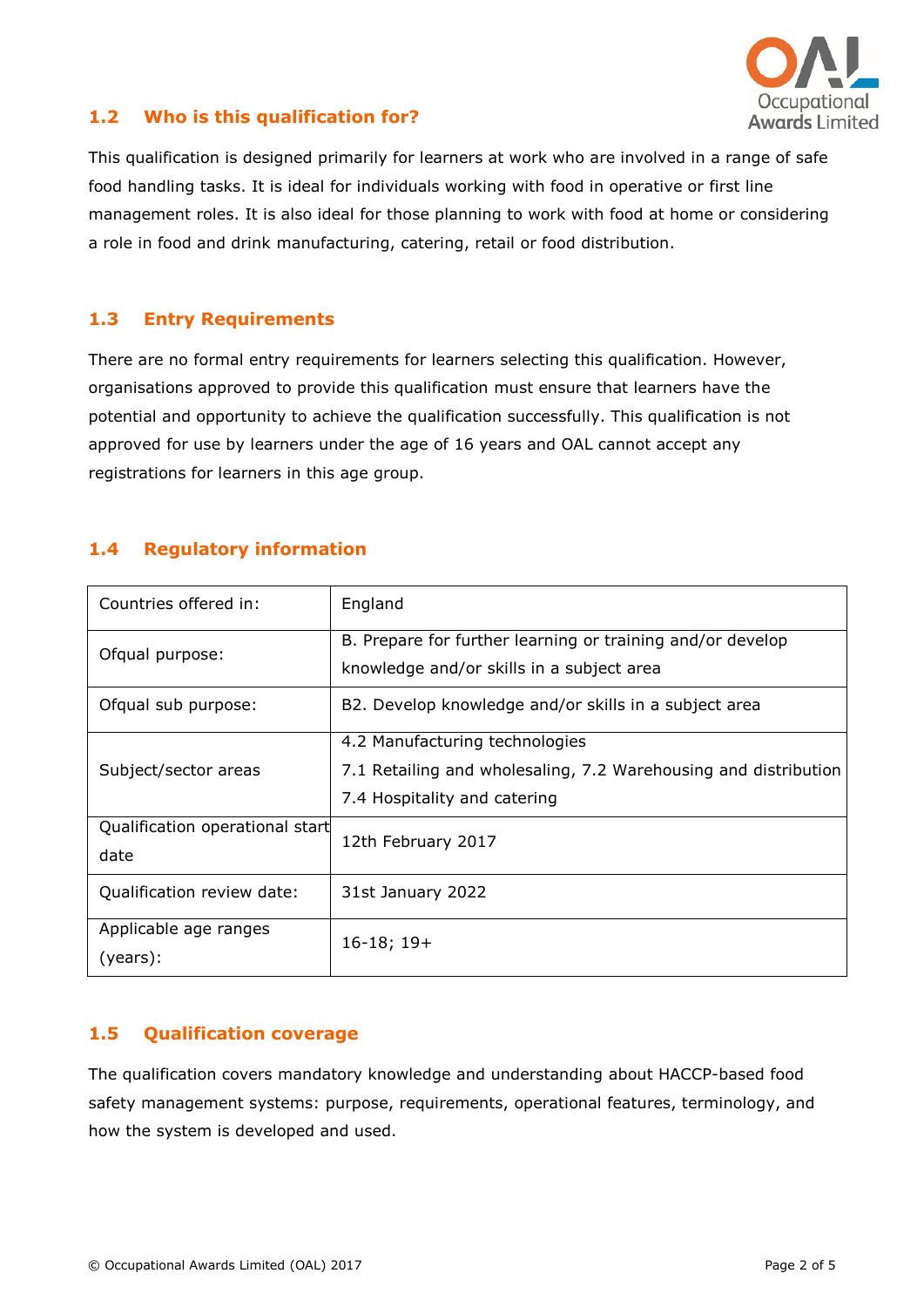

#### **1.6 Qualification support**

This qualification has been designed and developed in consultation and with the support of the following organisations:

- Food Training Network
- National Skills Academy for Food & Drink

#### **1.7 Further information**

Further information about this qualification can be obtained from: <http://www.oawards.co.uk/quals/food-drink/>

You can also contact OAL directly at: Occupational Awards Ltd, The Catalyst, Baird Lane, Heslington, York, YO10 5GA Tel: 01235 432032 Email: [info@oawards.co.uk](mailto:info@oawards.co.uk)

#### **1.8 Qualification achievement**

This qualification is an Award requiring achievement of a minimum of 1 credit, and is made up of a single mandatory unit. The unit is allocated a credit value which provides an indication of the size of the unit in terms of learning hours,  $1$  credit =  $10$  learning hours. The unit also has assigned Guided Learning Hours (GLH), which indicate the average number of hours a learner may require guidance and support from teaching, learning and assessment professionals to achieve the unit.

The unit of assessment sets out Learning Outcomes which describe what learners need to understand. The Learning Outcomes are defined by Assessment Criteria which are used to assess the required learned knowledge and understanding to achieve the unit. Achievement of the mandatory unit will mean the qualification has been completed, and will be subject to approval of a claim for certification. OAL will issue a certificate complete with the learner's name, the qualification and the credit achieved.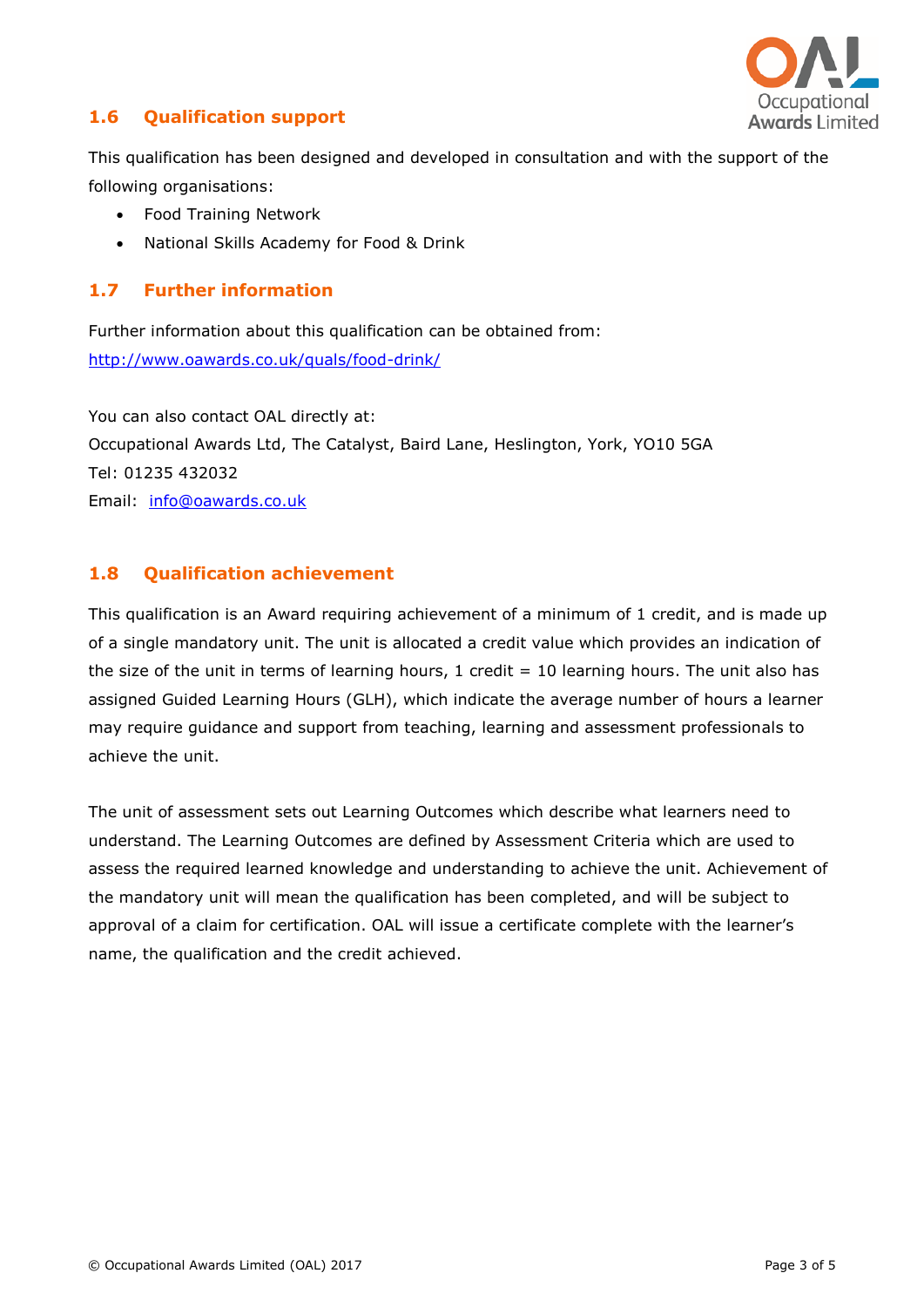

#### **1.9 Qualification structure**

| Qualification title: OAL Level 2 Award in HACCP-Based Food Safety Management Systems                        |                                                             |                                         |                               |                |        |            |  |  |
|-------------------------------------------------------------------------------------------------------------|-------------------------------------------------------------|-----------------------------------------|-------------------------------|----------------|--------|------------|--|--|
| Qualification number (QN): 603/1116/2                                                                       |                                                             | Total Qualification Time (TQT) 10 hours |                               |                |        |            |  |  |
| Total qualification credits 1                                                                               |                                                             |                                         | Guided Learning Hours (GLH) 8 |                |        |            |  |  |
| This qualification consists of 4 pathways, learners must select one pathway to achieve the<br>qualification |                                                             |                                         |                               |                |        |            |  |  |
| unit number                                                                                                 | Title                                                       |                                         | <b>Type</b>                   | Level          | Credit | <b>GLH</b> |  |  |
| T/615/5030                                                                                                  | Principles of HACCP-based food safety<br>management systems |                                         | U                             | $\overline{2}$ | 1      | 8          |  |  |

#### **Key to unit type**

1. Underpinning knowledge (U) units are designed to assess the learner's knowledge and understanding of detailed subject principles/ scientific/technological knowledge.

#### **1.10 Assessment**

The qualification can be assessed using a number of assessment methods, to meet the needs of learners, including:

- coursework/assignment
- e-assessment
- multiple-choice examination
- portfolio of evidence.

Multiple-choice examinations are provided by OAL and made available in paper format or online. All centre devised assessment materials, other than OAL multiple-choice examinations, must be agreed with OAL and signed off before implementation. Learners are required to achieve all learning outcomes within a unit of assessment. All assessment is subject to internal quality assurance within approved centres providing this qualification.

Externally quality assurance of assessment and internal quality assurance within approved centres is provided by OAL. This qualification is not graded; achievement certificates for this Award are issued on the basis of awarding a pass only.